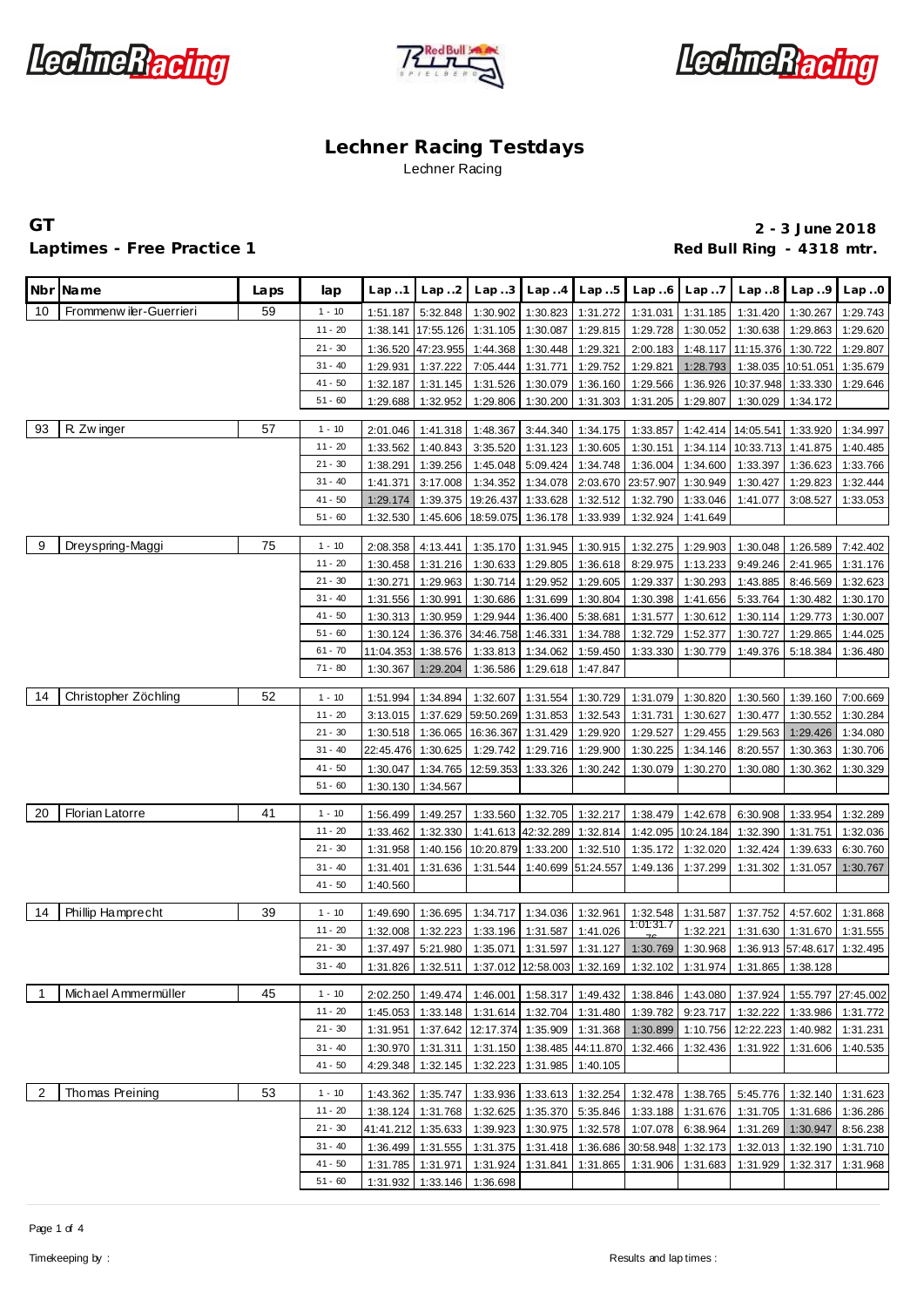





## Laptimes - Free Practice 1 **Red Bull Ring - 4318 mtr.** And Decision and Red Bull Ring - 4318 mtr.

# **GT 2 - 3 June 2018**

|    | Nbr Name            | Laps | lap                    | Lap 1                | Lap. .2              | Lap. .3              | Lap.4                | Lap.5                | Lap.6                | Lap.7                | Lap.8                                                | Lap.9                         | Lap.0                |
|----|---------------------|------|------------------------|----------------------|----------------------|----------------------|----------------------|----------------------|----------------------|----------------------|------------------------------------------------------|-------------------------------|----------------------|
|    |                     |      |                        |                      |                      |                      |                      |                      |                      |                      |                                                      |                               |                      |
| 15 | Ashkanani           | 43   | $1 - 10$               | 1:51.910             | 1:41.582             | 1:34.273             | 1:34.773             | 1:32.672             | 1:32.027             | 1:33.096             | 1:31.808                                             | 1:39.637                      | 5:35.807             |
|    |                     |      | $11 - 20$              | 1:36.812             | 1:33.063             | 1:31.812             | 1:39.689             | 5:33.587             | 1:42.261             | 13:38.452            | 1:33.411                                             | 1:32.369                      | 1:32.236             |
|    |                     |      | $21 - 30$              | 1:39.629             | 9:50.455             | 1:34.808             | 1:32.914             | 1:31.898             | 1:33.800             |                      | 1:37.910 17:04.756                                   | 1:32.647                      | 1:32.451             |
|    |                     |      | $31 - 40$<br>$41 - 50$ | 1:38.804             | 13:08.183            | 1:35.648             | 1:31.879             | 1:31.430             | 1:32.289             | 1:31.142             | 1:31.252                                             | 1:42.077                      | 7:43.362             |
|    |                     |      |                        | 1:32.351             | 1:31.732             | 1:38.576             |                      |                      |                      |                      |                                                      |                               |                      |
| 3  | Dylan Pereira       | 34   | $1 - 10$               | 1:41.146             | 1:34.207             | 1:32.790             | 1:32.249             | 1:32.403             | 1:32.607             | 1:32.809             | 1:31.991                                             | 1:41.315                      | 3:50.910             |
|    |                     |      | $11 - 20$              | 1:32.178             | 1:32.855             | 1:34.575             | 1:32.857             | 1:31.961             | 1:32.143             | 1:41.259             | 1:01:44.0                                            | 1:33.199                      | 1:31.980             |
|    |                     |      | $21 - 30$              | 1:31.927             | 1:48.623             | 5:53.940             | 1:38.193             | 1:31.645             | 1:31.193             |                      | 1:41.814 43:45.020 1:32.278                          |                               | 1:31.679             |
|    |                     |      | $31 - 40$              | 1:31.498             | 1:36.221             | 1:34.265             | 1:39.703             |                      |                      |                      |                                                      |                               |                      |
| 4  | Josh Webster        | 34   | $1 - 10$               | 1:48.576             | 1:53.901             | 1:34.497             | 1:32.771             | 1:32.064             | 1:35.421             | 1:31.998             | 1:40.477                                             | 4:16.657                      | 1:32.677             |
|    |                     |      | $11 - 20$              | 1:31.836             | 1:32.931             | 1:31.688             | 1:31.662             | 1:31.662             | 1:39.464             | 50:42.669            | 1:36.991                                             | 1:38.966                      | 8:07.035             |
|    |                     |      | $21 - 30$              | 1:38.586             | 1:35.186             | 1:31.789             | 1:32.738             | 1:31.848             | 1:31.665             |                      | 1:42.010 54:10.432                                   | 1:32.077                      | 1:31.736             |
|    |                     |      | $31 - 40$              | 1:31.795             | 1:31.443             | 1:31.412             | 1:40.952             |                      |                      |                      |                                                      |                               |                      |
|    |                     |      |                        |                      |                      |                      |                      |                      |                      |                      |                                                      |                               |                      |
| 37 | Igor Waliko         | 39   | $1 - 10$               | 1:53.953             | 1:36.231             | 1:33.742             | 1:32.846             | 1:32.612             | 1:32.443             | 1:40.066             | 7:42.554                                             | 1:33.020                      | 1:32.948             |
|    |                     |      | $11 - 20$              | 1:33.553             | 1:32.852             | 1:41.267             | 35:44.884            | 1:35.586             | 2:09.801             | 1:32.201             | 1:31.451                                             | 1:33.028                      | 1:31.590             |
|    |                     |      | $21 - 30$              | 1:43.473             | 5:52.962             | 1:31.942             | 1:33.261             | 1:31.923             | 1:39.903             | 40:32.242            | 1:37.316                                             | 1:36.132                      | 1:31.860             |
|    |                     |      | $31 - 40$              | 1:31.530             | 1:32.319             | 1:32.037             | 1:41.538             | 6:45.231             |                      | 1:31.815   1:31.630  | 1:31.922                                             | 1:38.777                      |                      |
| 16 |                     | 42   | $1 - 10$               | 2:01.261             | 3:19.707             | 1:37.662             | 1:34.220             | 1:34.150             | 1:33.282             | 1:32.615             | 2:03.129                                             | 8:22.075                      | 1:32.803             |
|    |                     |      | $11 - 20$              | 1:32.812             | 1:32.270             | 1:33.506             | 1:32.742             | 1:32.382             | 1:37.359             | 36:46.942            | 1:35.784                                             | 1:32.518                      | 1:32.295             |
|    |                     |      | $21 - 30$              | 1:33.857             | 1:32.156             | 1:33.546             | 1:32.494             | 1:37.493             | 20:43.009            | 1:37.750             | 1:37.777                                             | 1:32.120                      | 1:31.641             |
|    |                     |      | $31 - 40$              | 1:32.208             | 1:31.750             | 1:32.277             | 1:32.017             | 1:36.932             | 5:46.713             | 1:32.025             | 1:32.005                                             | 1:31.757                      | 1:36.598             |
|    |                     |      | $41 - 50$              | 1:32.053             | 1:37.694             |                      |                      |                      |                      |                      |                                                      |                               |                      |
| 29 | Khalid Al Wahaibi   | 58   | $1 - 10$               |                      |                      |                      |                      |                      |                      |                      |                                                      |                               |                      |
|    |                     |      | $11 - 20$              | 1:47.385<br>4:21.794 | 1:38.631<br>1:33.991 | 1:35.348<br>1:33.325 | 1:39.196<br>1:33.934 | 1:33.543<br>1:32.667 | 1:33.685<br>1:32.332 | 1:33.344<br>1:33.357 | 1:32.840                                             | 1:33.315 1:32.640<br>1:32.197 | 1:40.881<br>1:39.198 |
|    |                     |      | $21 - 30$              | 20:20.379            | 1:33.047             | 1:32.817             | 1:34.323             | 1:33.079             | 1:33.021             | 1:32.783             | 1:40.436                                             | 16:02.539                     | 1:34.675             |
|    |                     |      | $31 - 40$              | 1:45.077             | 2:58.514             | 1:33.104             | 1:32.065             | 1:31.658             | 1:32.293             | 1:32.445             | 1:33.793                                             | 1:40.050                      | 41:01.958            |
|    |                     |      | $41 - 50$              | 1:32.929             | 1:32.751             | 1:32.719             | 1:32.682             | 1:32.736             | 1:32.975             | 1:33.413             | 1:33.042                                             | 1:32.845                      | 1:33.477             |
|    |                     |      | $51 - 60$              | 1:44.291             | 25:59.927            | 1:32.848             | 1:35.359             | 1:33.525             | 1:40.678             | 1:32.531             | 2:03.042                                             |                               |                      |
|    |                     |      |                        |                      |                      |                      |                      |                      |                      |                      |                                                      |                               |                      |
| 12 | Jörn Schmidt-Staade | 57   | $1 - 10$               | 1:52.074             | 1:33.450             | 1:32.579             | 1:32.916             | 1:32.178             | 1:31.723             | 2:04.831             | 10:08.884 1:33.409                                   |                               | 1:33.215             |
|    |                     |      | $11 - 20$              | 1:34.581             | 1:33.335             | 1:47.585             | 9:30.379             | 1:33.591             | 1:32.994             | 1:33.798             | 1:33.950                                             | 1:33.416                      | 1:33.703             |
|    |                     |      | $21 - 30$              | 1:33.907             | 1:33.221             | 1:33.454             | 1:33.775             | 1:33.603             | 1:33.446             |                      | 1:45.380 26:10.147                                   | 1:34.889                      | 1:34.309             |
|    |                     |      | $31 - 40$              | 1:32.900             | 1:33.294             | 1:32.987             | 1:35.970             | 1:32.685             | 1:37.481             | 1:40.669             | 11:22.243                                            | 1:35.528                      | 1:34.799             |
|    |                     |      | $41 - 50$              | 1:35.473             | 1:34.059             | 1:34.526             | 1:34.182             | 1:52.127             | 36:15.182            | 1:38.370             | 1:32.377                                             | 1:34.288                      | 1:33.130             |
|    |                     |      | $51 - 60$              | 1:32.680             | 1:39.256             | 7:20.032             | 1:32.045             | 1:31.812             | 1:31.883 1:41.373    |                      |                                                      |                               |                      |
| 16 | Richard Heistand    | 61   | $1 - 10$               | 1:53.750             | 1:40.292             | 1:37.468             | 1:35.461             | 1:33.976             | 1:33.529             | 1:33.036             | 1:33.894                                             |                               | 1:43.399 11:32.610   |
|    |                     |      | $11 - 20$              | 1:35.217             | 1:33.265             | 1:32.776             | 1:33.356             | 1:36.003             | 1:33.777             |                      | 1:32.976 1:32.878                                    |                               | 1:40.209 11:36.977   |
|    |                     |      | $21 - 30$              | 1:34.403             | 1:34.058             | 1:33.092             | 1:32.761             | 1:32.957             |                      | 1:33.055 1:32.495    | 1:33.781                                             | 1:32.503                      | 1:40.082             |
|    |                     |      | $31 - 40$              | 18:47.541            | 1:54.066             | 1:32.843             | 1:32.550             | 1:31.955             | 1:32.194             | 1:31.991             | 1:31.961                                             | 1:32.285                      | 1:32.074             |
|    |                     |      | $41 - 50$              |                      | 1:40.070 24:04.799   | 1:33.412             | 1:32.590             | 1:32.167             | 1:32.184             | 1:33.142             | 1:40.355                                             | 35:35.214                     | 2:19.317             |
|    |                     |      | $51 - 60$              | 1:33.922             | 1:32.757             | 1:32.825             | 1:33.426             | 1:32.614             | 1:32.515             | 1:37.611             | 1:33.127                                             | 1:33.488                      | 1:32.457             |
|    |                     |      | $61 - 70$              | 1:41.167             |                      |                      |                      |                      |                      |                      |                                                      |                               |                      |
| 21 | Nicolas Misslin     | 54   | $1 - 10$               | 1:54.638             | 1:39.640             |                      | 1:36.003 1:34.896    | 1:34.273             |                      |                      | 1:46.537   8:11.630   1:34.416   1:33.479   1:33.672 |                               |                      |
|    |                     |      | $11 - 20$              | 1:33.053             | 1:48.455             | 5:34.274             | 1:33.472             | 1:33.238             |                      |                      | 1:33.313   1:46.856   17:08.190   1:34.207           |                               | 1:33.323             |
|    |                     |      | $21 - 30$              | 1:32.975             | 1:32.533             | 1:33.980             | 1:47.381             | 6:52.521             | 1:36.323             | 1:33.100             | 1:32.931                                             | 1:33.072                      | 1:42.012             |
|    |                     |      | $31 - 40$              | 37:47.525            | 1:33.441             | 1:33.195             | 1:32.985             | 1:32.915             | 1:32.713             | 1:46.367             | 12:07.354                                            | 1:38.789                      | 1:32.896             |
|    |                     |      | $41 - 50$              | 1:32.872             | 1:48.004             | 8:07.945             | 1:32.430 1:32.039    |                      |                      |                      | 1:32.150 1:46.309 26:33.961 1:33.273                 |                               | 1:35.313             |
|    |                     |      |                        |                      |                      |                      |                      |                      |                      |                      |                                                      |                               |                      |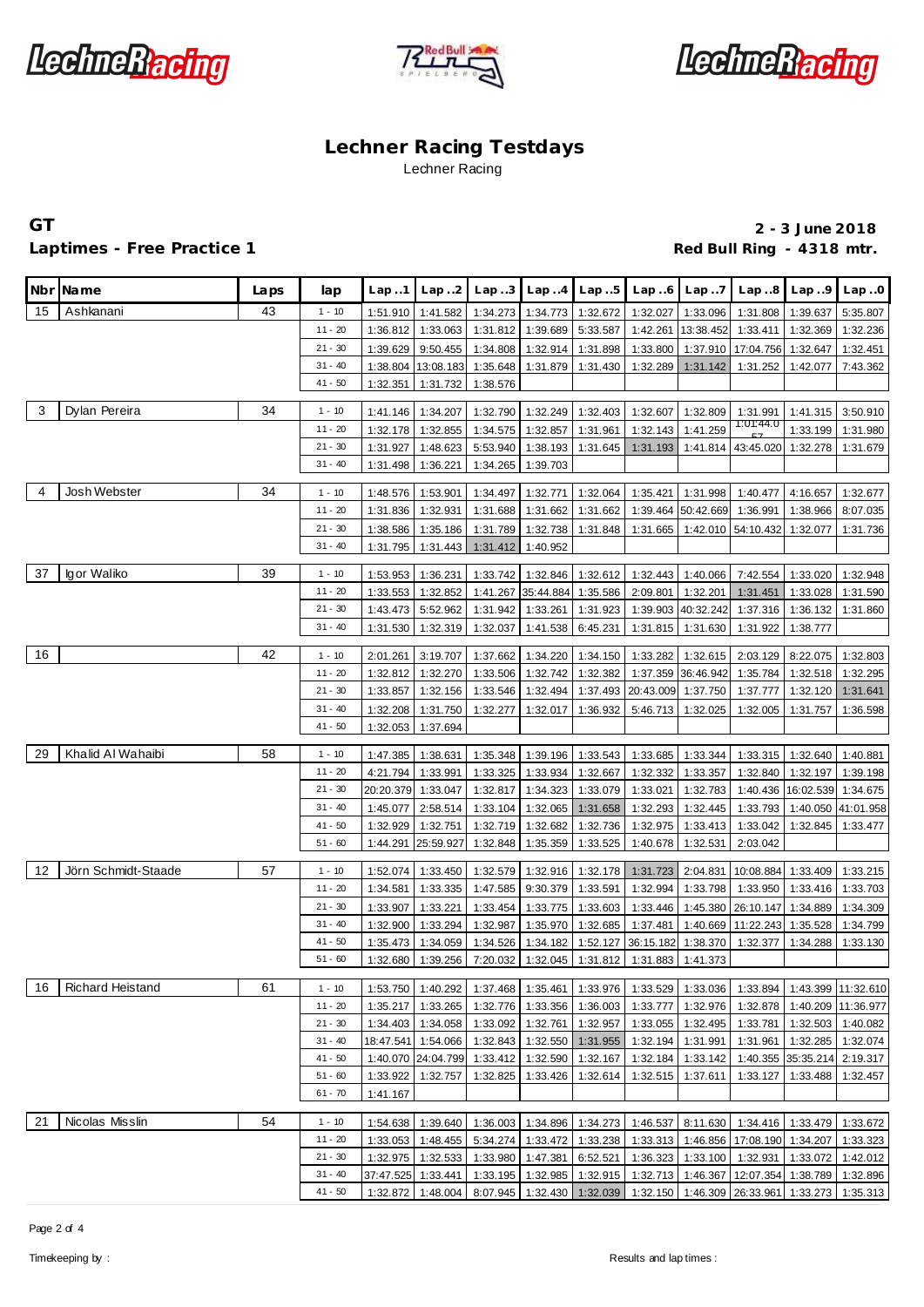





## Laptimes - Free Practice 1 **Red Bull Ring - 4318 mtr.** And Decision and Red Bull Ring - 4318 mtr.

**GT 2 - 3 June 2018**

|    | Nbr Name              | Laps | lap                   | Lap.1                | Lap.2                 | Lap.3                                         | Lap.4                | Lap.5                | Lap.6                | Lap.7                | Lap.8                                                                                      | Lap9              | Lap.0     |
|----|-----------------------|------|-----------------------|----------------------|-----------------------|-----------------------------------------------|----------------------|----------------------|----------------------|----------------------|--------------------------------------------------------------------------------------------|-------------------|-----------|
|    |                       |      | $51 - 60$             | 1:32.533             | 1:32.296              | 1:32.698                                      | 1:45.145             |                      |                      |                      |                                                                                            |                   |           |
| 55 | Tim Zimmermann        | 49   | $1 - 10$              | 1:54.308             | 1:37.995              | 1:35.438                                      | 1:35.093             | 1:34.740             | 1:34.272             | 1:33.971             | 1:33.215                                                                                   | 1:39.765          | 4:21.430  |
|    |                       |      | $11 - 20$             | 1:33.197             | 1:33.303              | 1:33.027                                      | 1:32.984             | 1:32.892             | 1:32.471             | 1:32.811             | 1:32.644                                                                                   | 1:38.003          | 5:21.052  |
|    |                       |      | $21 - 30$             | 1:33.650             | 1:32.831              | 1:32.902                                      | 1:38.228             | 1:03:34.3            | 1:34.227             | 1:33.651             | 1:32.613                                                                                   | 1:32.181          | 5:21.552  |
|    |                       |      | $31 - 40$             | 1:32.731             | 1:32.410              | 5:49.613                                      | 1:32.386             | 1:32.544             |                      | 6:49.943 13:51.168   | 1:34.313                                                                                   | 1:32.621          | 1:32.206  |
|    |                       |      | $41 - 50$             | 1:33.132             | 1:32.337              | 1:32.856                                      | 1:32.227             | 1:32.057             | 10:15.694            | 1:33.262             | 1:32.472                                                                                   | 1:32.355          |           |
|    |                       |      |                       |                      |                       |                                               |                      |                      |                      |                      |                                                                                            |                   |           |
| 68 | Robert Lukas          | 27   | $1 - 10$<br>$11 - 20$ | 2:16.168             | 2:02.557              | 1:43.264                                      | 1:34.436             | 1:34.678             | 1:32.924             | 1:34.286             | 1:40.861                                                                                   | 50:34.426         | 1:32.569  |
|    |                       |      | $21 - 30$             | 1:32.481<br>1:49.000 | 1:35.303<br>22:49.687 | 1:32.717<br>1:33.190                          | 1:34.493<br>1:32.246 | 1:40.313<br>1:34.150 | 7:52.518<br>1:32.437 | 1:32.935<br>1:58.689 | 1:32.067                                                                                   | 1:32.279          | 2:17.725  |
|    |                       |      |                       |                      |                       |                                               |                      |                      |                      |                      |                                                                                            |                   |           |
| 87 | <b>Richard Wagner</b> | 64   | $1 - 10$              | 2:02.282             | 3:16.682              | 1:36.934                                      | 1:34.825             | 1:34.585             | 1:34.610             | 1:33.972             | 1:33.600                                                                                   | 1:35.583          | 1:33.722  |
|    |                       |      | $11 - 20$             | 1:39.766             | 34:51.831             | 1:36.272                                      | 1:34.296             | 1:33.049             | 1:46.038             | 1:33.651             | 1:33.100                                                                                   | 1:33.087          | 1:32.546  |
|    |                       |      | $21 - 30$             | 1:40.194             | 6:33.267              | 1:34.124                                      | 1:33.463             | 1:33.087             | 1:33.941             | 1:32.847             | 2:12.989                                                                                   | 22:05.129         | 1:35.642  |
|    |                       |      | $31 - 40$             | 1:34.196             | 1:32.837              | 1:33.746                                      | 1:33.134             | 1:33.181             | 1:32.738             | 1:33.866             | 1:40.838                                                                                   | 8:36.393          | 1:38.386  |
|    |                       |      | $41 - 50$             | 1:33.345             | 1:32.858              | 1:32.209                                      | 1:32.420             | 1:32.107             | 1:38.808             | 34:08.563            | 1:33.724                                                                                   | 1:33.553          | 1:32.909  |
|    |                       |      | $51 - 60$             | 1:35.339             | 1:32.544              | 1:32.388                                      | 1:33.337             | 1:32.542             | 1:33.264             | 1:38.463             | 3:38.454                                                                                   | 1:34.201          | 1:33.061  |
|    |                       |      | $61 - 70$             | 1:32.710             | 1:33.957              | 1:33.229                                      | 1:41.961             |                      |                      |                      |                                                                                            |                   |           |
| 15 | Glen van Parijs       | 56   | $1 - 10$              | 1:58.640             | 1:39.108              | 1:34.832                                      | 1:36.879             | 1:34.637             | 1:33.565             | 1:33.509             | 1:33.043                                                                                   | 1:53.329          | 6:10.698  |
|    |                       |      | $11 - 20$             | 1:33.527             | 1:32.919              | 1:32.968                                      | 1:32.871             | 1:32.837             | 1:32.442             | 1:33.533             | 1:32.737                                                                                   | 1:42.187          | 12:24.908 |
|    |                       |      | $21 - 30$             | 1:33.845             | 1:32.703              | 1:33.530                                      | 1:32.654             | 1:32.882             | 1:32.452             | 1:33.032             | 1:32.797                                                                                   | 1:34.431          | 1:39.667  |
|    |                       |      | $31 - 40$             | 25:04.699            | 1:33.158              | 1:33.745                                      | 1:33.968             | 1:32.826             | 1:32.822             | 1:32.893             | 1:32.622                                                                                   | 1:33.195          | 1:32.856  |
|    |                       |      | $41 - 50$             | 1:32.716             | 1:48.420              | 59:21.423                                     | 1:34.934             | 1:34.107             | 1:33.123             | 1:32.830             | 1:49.893                                                                                   | 4:43.748          | 1:33.039  |
|    |                       |      | $51 - 60$             | 1:34.292             | 1:32.305              | 1:32.821                                      | 1:32.111             | 1:32.929             | 1:37.977             |                      |                                                                                            |                   |           |
| 15 | J.B. Simmenauer       | 57   | $1 - 10$              | 1:49.829             | 1:37.365              | 1:35.428                                      | 1:34.356             | 1:33.496             | 1:32.947             | 1:35.122             | 1:33.654                                                                                   | 1:33.306          | 1:32.590  |
|    |                       |      | $11 - 20$             | 1:32.834             | 1:40.363              | 7:47.885                                      | 1:33.810             | 1:32.756             | 1:32.776             | 1:32.485             | 1:32.607                                                                                   | 1:33.160          | 1:32.890  |
|    |                       |      | $21 - 30$             | 1:32.779             | 1:32.819              | 1:38.862                                      | 21:39.180            | 1:34.349             | 1:33.231             | 1:32.799             | 1:33.835                                                                                   | 1:32.584          | 1:32.424  |
|    |                       |      | $31 - 40$             | 1:41.560             | 17:05.372             | 1:32.870                                      | 1:33.394             | 1:32.670             | 1:32.384             | 1:32.152             | 1:39.460                                                                                   | 35:59.083         | 1:33.672  |
|    |                       |      | $41 - 50$             | 1:32.814             | 1:33.439              | 1:32.493                                      | 1:39.305             | 35:52.124            | 1:32.343             | 1:32.283             | 1:32.310                                                                                   | 1:32.577          | 1:32.397  |
|    |                       |      | $51 - 60$             | 1:32.397             | 1:36.111              | 1:33.190                                      | 1:32.559             | 1:33.829             | 1:32.571             | 1:39.193             |                                                                                            |                   |           |
| 14 | Marius Nakken         | 28   | $1 - 10$              | 2:01.783             | 1:41.269              | 1:37.184                                      | 1:35.492             | 1:33.785             | 1:34.370             | 1:33.241             | 1:33.558                                                                                   | 1:33.530          | 1:42.945  |
|    |                       |      | $11 - 20$             | 7:43.638             | 1:33.386              | 1:32.844                                      | 1:32.769             | 1:33.382             | 1:32.832             |                      | 1:54.628 44:53.941                                                                         | 1:09.551          | 6:09.298  |
|    |                       |      | $21 - 30$             | 1:32.655             | 1:33.014              | 1:33.583                                      | 1:32.561             | 1:32.232             |                      | 1:40.145 36:17.825   | 1:42.436                                                                                   |                   |           |
| 18 | <b>Phillip Sager</b>  | 46   | $1 - 10$              | 1:47.502             | 1:37.408              | 1:34.715 1:34.591                             |                      | 1:33.411             | 1:32.991             | 1:33.101             | 1:33.144                                                                                   | 1:33.504          | 1:35.030  |
|    |                       |      | $11 - 20$             | 1:33.125             | 1:32.594              |                                               |                      |                      |                      |                      | 1:32.803 1:44.847 33:59.003 1:35.532 1:33.838 1:33.482 1:33.954                            |                   | 1:33.009  |
|    |                       |      | $21 - 30$             |                      |                       |                                               |                      |                      |                      |                      | 1:32.262 1:32.780 1:43.665 1:32.918 1:32.808 1:41.685 44:07.379 1:33.458 1:33.440 1:33.452 |                   |           |
|    |                       |      | $31 - 40$             | 1:32.912             | 1:35.882              | 1:33.541                                      | 1:33.445             | 1:35.787             | 1:33.097             | 1:37.279             | 1:33.101                                                                                   | 1:32.863          | 1:33.006  |
|    |                       |      | $41 - 50$             | 1:42.577             | 8:34.961              | 1:33.090                                      | 1:32.594             | 1:33.962             | 1:40.862             |                      |                                                                                            |                   |           |
|    |                       |      |                       |                      |                       |                                               |                      |                      |                      |                      |                                                                                            |                   |           |
| 33 | Stefan Rehkopf        | 38   | $1 - 10$              | 42:07.479 1:34.857   |                       | 1:34.101                                      | 1:37.330             | 1:33.813             | 1:33.737             | 1:33.179             | 1:33.773                                                                                   | 1:32.920          | 1:33.391  |
|    |                       |      | $11 - 20$             | 1:33.192             | 1:33.038              | 1:33.113                                      | 1:32.945             | 1:41.957             | 46:00.824            | 1:48.829             | 1:35.351                                                                                   | 1:34.410          | 1:33.814  |
|    |                       |      | $21 - 30$             | 1:35.025             | 1:33.634              | 1:33.340                                      | 1:34.022             | 1:33.583             | 1:33.930             | 1:34.220             | 1:33.874                                                                                   | 1:41.925          | 12:54.451 |
|    |                       |      | $31 - 40$             | 1:50.302             | 1:34.176              | 1:32.800                                      | 1:33.293             | 1:32.784             | 1:32.633             | 1:33.074             | 1:40.959                                                                                   |                   |           |
| 4  | Sören Spreng          | 54   | $1 - 10$              | 1:50.216             | 1:45.615              | 1:40.629                                      | 1:35.205             | 1:35.198             | 1:35.790             | 1:36.158             | 1:34.562                                                                                   | 1:34.268          | 1:33.774  |
|    |                       |      | $11 - 20$             |                      | 1:41.684 40:03.901    | 1:35.833                                      | 1:35.979             | 1:33.287             | 1:34.326             | 1:34.312             | 1:34.605                                                                                   | 1:45.864          | 5:51.274  |
|    |                       |      | $21 - 30$             | 1:35.218             | 1:33.741              | 1:33.117                                      | 1:33.955             | 1:33.470             |                      | 2:05.124 45:51.113   | 1:41.931                                                                                   | 1:37.453          | 1:34.918  |
|    |                       |      | $31 - 40$             | 1:33.489             | 1:33.699              | 1:33.754                                      |                      | 1:34.714 1:33.041    | 1:33.555             | 1:40.798             | 4:42.814                                                                                   | 1:33.878          | 1:32.880  |
|    |                       |      | $41 - 50$             |                      | 1:36.203 1:34.115     | 1:33.157 1:40.491 28:12.255 1:36.193 1:37.092 |                      |                      |                      |                      |                                                                                            | 1:35.249 1:33.839 | 1:33.527  |